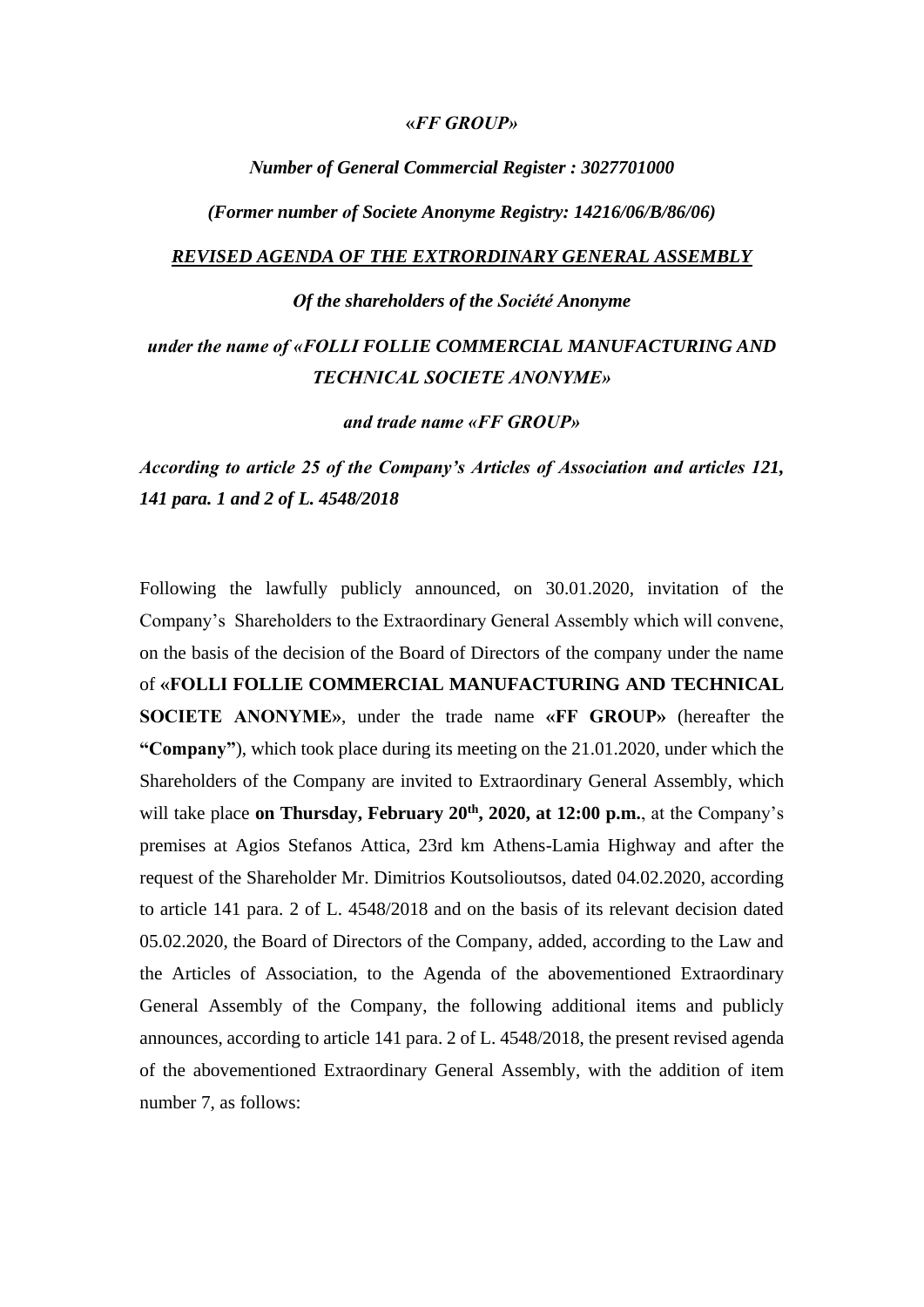#### **AGENDA**

*1. Harmonization of the Company's Articles of Incorporation according to the provisions of Law 4548/2018 about the "Reformation of the law of Société Anonyme Companies" as is in effect. Amendment of articles 3, 4, 5, 6, 8, 9, 10, 11, 13, 14, 16, 17, 18, 19, 20, 21, 22, 23, 24, 25, 26, 28, 29, 30, 31, 32, 33, 34 of the Company's Articles of Incorporation, abolishment of article 19 of the Articles of Incorporation, renumbering of the Articles of Incorporation and Codification of them.*

*2. Approval of the Company's Remuneration Policy, according to article 110 par. 2 of Law 4548/2018 as is in effect.*

*3. Announcement from the Board of Directors about the election of two (2) new members of the Board of Directors, according to the provision of article 82 of L. 4548/2018.*

*4. Election of the members of Audit Committee, according to the provision of article 44 of L. 4449/2017 as is in effect.*

*5. Briefing on the subject of the Shares of Dufry A.G. (Release of Dufry Shares). Grant of authorization to the Board of Directors.*

*The following item was added after the request of the Shareholder Mr. Dimitrios Koutsolioutsos*

*6. Election of new Board of Directors, appointment of independent members of the Board, in accordance with the provisions of Law. 3016/2002 and election of the Audit Committee in accordance with Article 44 of Law. 4449/2017.*

*7. Various subjects.*

In case of non-achievement οf the required, according to the law and the Articles of Incorporation of the Company, quorum for taking decisions on the aforementioned matters of the initial agenda on 20.02.2020, the shareholders are invited to the **A' Reiterative Extraordinary General Assembly, on 04.03.2020, Wednesday at 12.00 p.m. at the Company's principal office, in Agios Stefanos Attikis,** 23rd km of the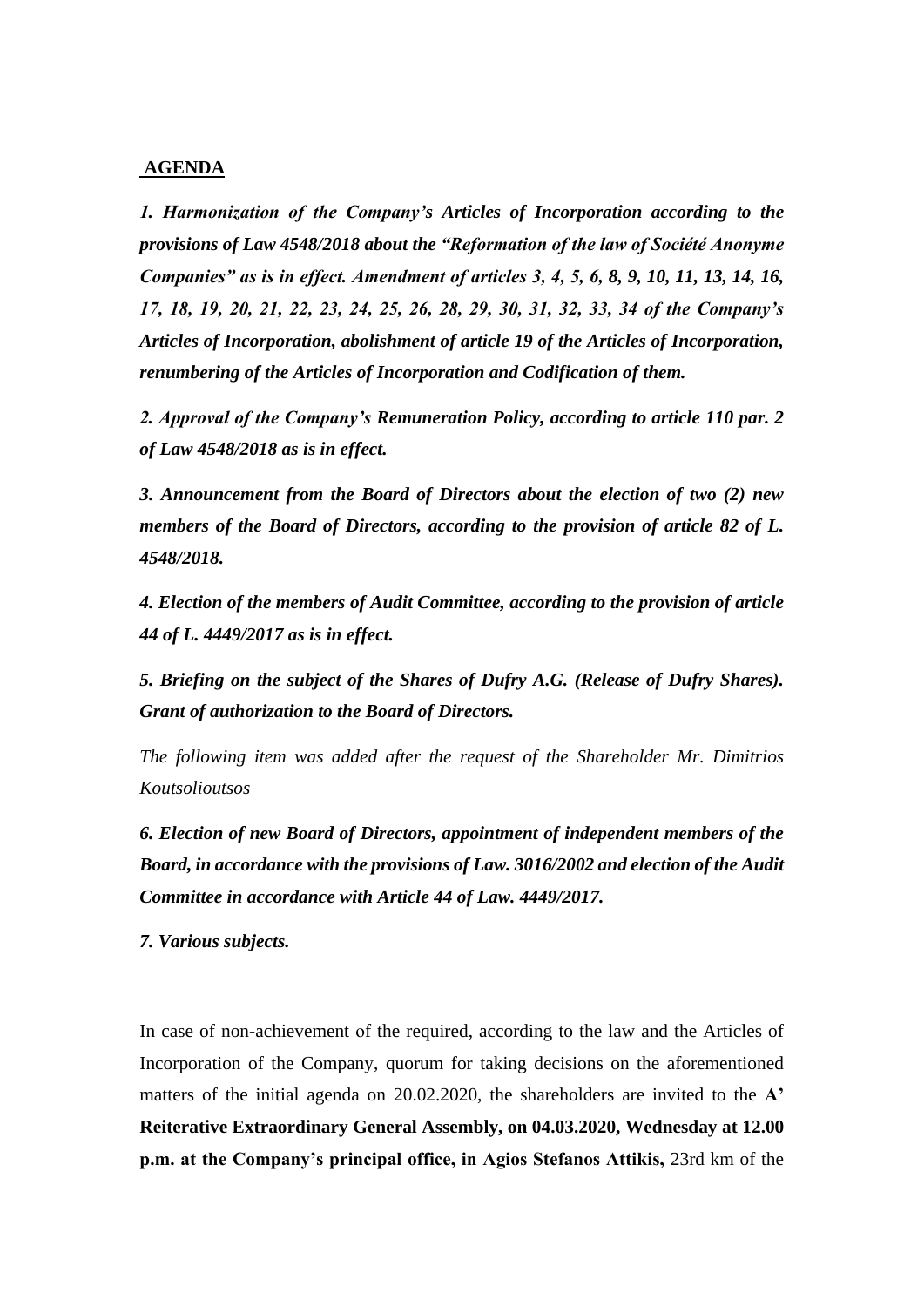National Road Athens-Lamia, without the publication of new invitation. The subjects of the agenda of the probable A' Reiterative Assembly will be the above mentioned.

According to articles 124, 128 and 141 οf Law 4548/2018 about the "Reformation of the law of Société Anonyme Companies" as it was amended and is in effect, the Company informs the shareholders of the following:

#### **A. RIGHT TO PARTICIPATE IN THE GENERAL ASSEMBLY**

Any person appearing as shareholder in the records of the Dematerialized Securities System administered by "Hellenic Central Securities Depository S.A." (the "**HCSD**"), which is the Central Securities Depository providing registry services in the sense of para. 6 of article 124 of L. 4548/2018, is entitled to participate at the General Meeting. The status of shareholder may be evidenced by any lawful means and, in any case, based on the update received by the Company from HCSD, or by presentation from the Shareholders of written certification issued by HCSD. Shareholding status must be effective at the beginning of the fifth  $(5<sup>th</sup>)$  day prior to the date of the General Assembly, i.e. on 15.02.2020 ("**Record Date**").

The Record Date applies in the case of an adjourned or repetitive general meeting, provided that the adjourned or reiterated general meeting does not take place later than thirty (30) days from the Record Date

Only persons with shareholding status on the respective Record Date are deemed visà-vis the Company to be entitled to participate and vote at the General Assembly. Shareholders who fail to comply with the deadline of par. 4 of article 128 of L. 4548/2018, i.e. who do not submit in writing the appointment of proxies or representatives to the Company at least forty eight (48) hours before the scheduled date of the General Assembly, participate at the General Assembly unless the General Assembly refuses this participation for good reason which justifies this refusal.

The exercise of these rights does not require blocking of the beneficiary's shares or compliance with any other procedure restricting the ability to sell and transfer the same during the period between the Record Date and the date of the General Assembly.

Each common share gives the right of one vote.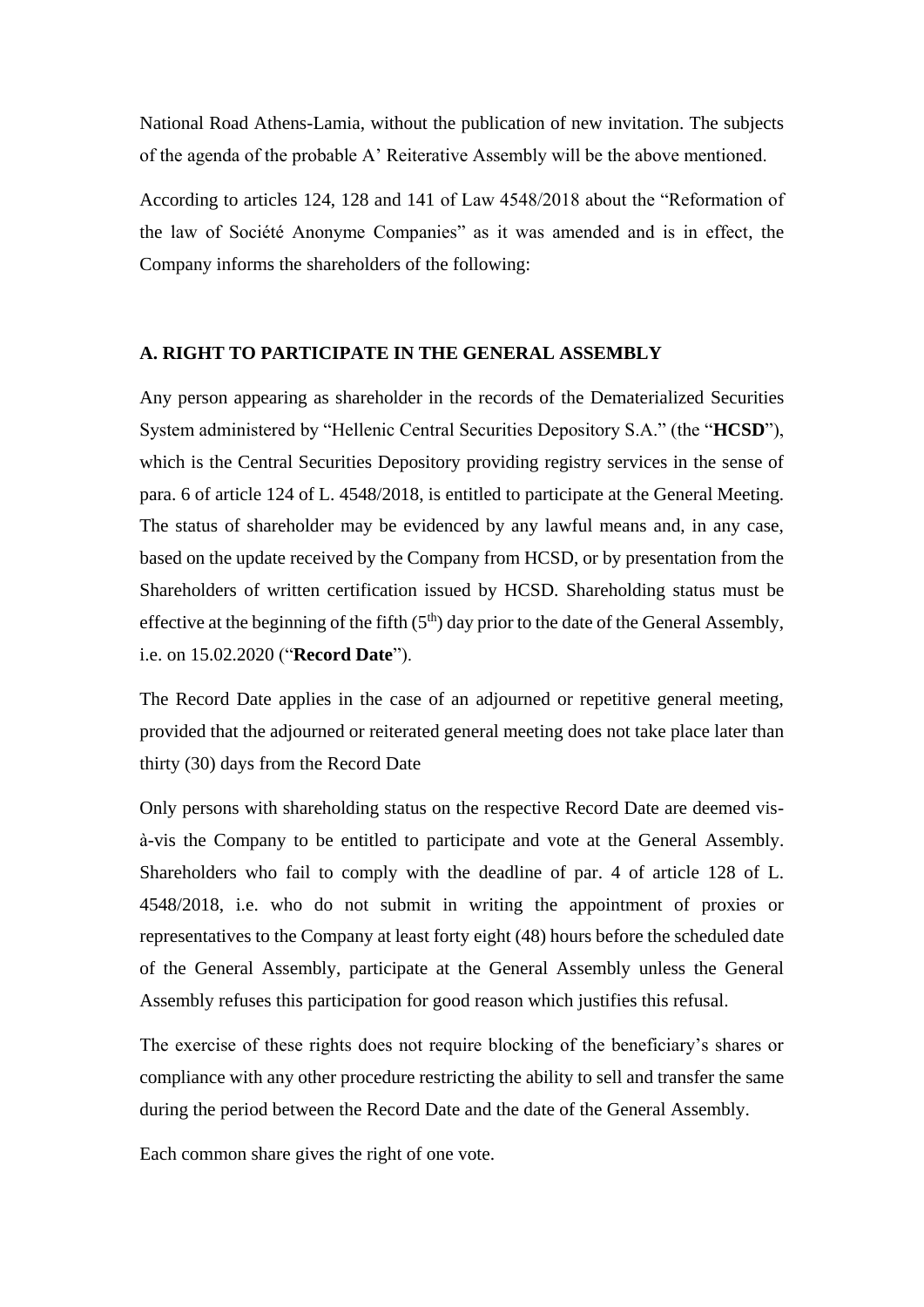### **B. PROCESS FOR EXERCISING VOTING RIGHTS BY PROXY**

A shareholder may participate in the General Assembly and vote either in person or by proxy. Each shareholder may appoint up to three (3) proxies. However, if a shareholder holds shares in the Company, which are held in more than one investor securities accounts, such restriction does not prevent the shareholder from appointing different proxies for the shares in each investor account in relation with the General Assembly. A proxy acting on behalf of more than one shareholder may vote differently for each shareholder (art. 128 par. 2 of Law 4548/2018).

There is no possibility of Shareholders participating in the General Assembly and exercising their right to vote by electronic means, without their physical presence in the place which the General Assembly takes place, nor by mail, nor the possibility of appointing and revoking a proxy by electronic means, as the Company's Articles of Incorporation do not include a provision of such a process.

A shareholder proxy must notify to the Company, before the start of the General Assembly, any specific event which may be useful to shareholders, in order to assess the risk of the proxy serving interests other than those of the shareholder. In the sense of this paragraph, a conflict of interest may particularly arise when a proxy is:

a) a shareholder exercising control of the Company, or other legal person or entity controlled by that shareholder;

b) a member of the board of directors or generally of the management of the Company or shareholder exercising control of the Company, or other legal person or entity controlled by that shareholder, which exercises control of the Company;

c) an employee or a certified auditor of the Company or a shareholder exercising control of the Company, or other legal person or entity controlled by that shareholder, which exercises control of the Company;

d) a spouse or a first-degree relative with one of the individuals referred to under (a) through (c) above.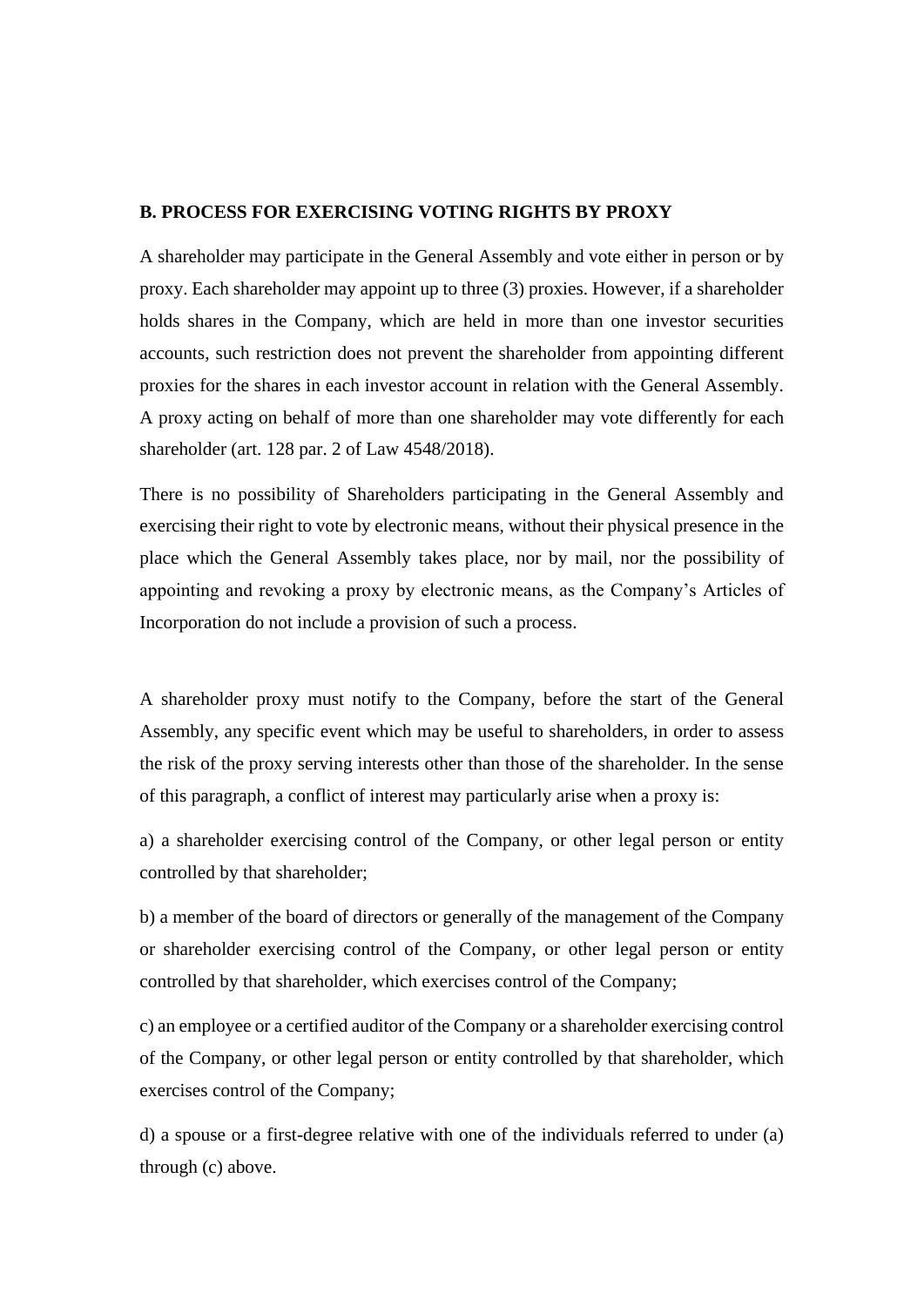The appointment and revocation of a shareholder proxy and the revocation or replacement of a representative or a proxy are made in writing and not by electronic means, as the Company's Articles of Incorporation do not include such a provision and are filed with the Company at least forty-eight (48) hours prior to the scheduled date of the General Assembly.

The form that may be used for the appointment of a proxy is available at the Company's website [\(www.ffgroup.com](http://www.ffgroup.com/)). Such form must be filed, filled-in and signed by the shareholder, with the Company's Investor Relations Department at: Agios Stefanos, 23rd km of the Athens-Lamia National Road, or sent by facsimile: +30 210-6241100, at least **forty-eight hours (48)** prior to the date of the General Assembly, i.e, on 18.02.2020 at 11:59 a.m.. Beneficiaries are responsible for confirming the successful dispatch of the proxy form and the receipt thereof by the Company, by calling the following number: +30 210 6241141 (Mrs. Mantalena Kasidiaropoulou).

#### **C. MINORITY SHAREHOLDER RIGHTS**

Pursuant to Article 121 paragraph 4 of Law 4548/2018, we notify the Shareholders of the rights, to which (among others) they are entitled and which are provided by article 141 paragraphs 2, 3, 6 and 7 of L. 4548/2018:

**Paragraph 2 of article 141 of L. 4548/2018**: At the request of shareholders representing one twentieth (1/20) of the paid-up share capital, the company's board of directors is obliged to include additional items in the General Assembly's agenda, if the relevant request is received by the board of directors at least fifteen (15) days prior to the General Assembly, i.e. by  $5<sup>th</sup>$  February 2020. The request for including additional items in the agenda is accompanied by a justification or a draft decision to be approved by the General Assembly, and the revised agenda is published in the same manner as the previous agenda thirteen (13) days prior to the date of the General Assembly and is also made available to the shareholders at the Company's website, along with the justification or draft decision submitted by the shareholders in accordance with article 123 paragraph 4 of law 4548/2018, as amended and in force. If these items are not published, the requesting shareholders are entitled to request the adjournment of the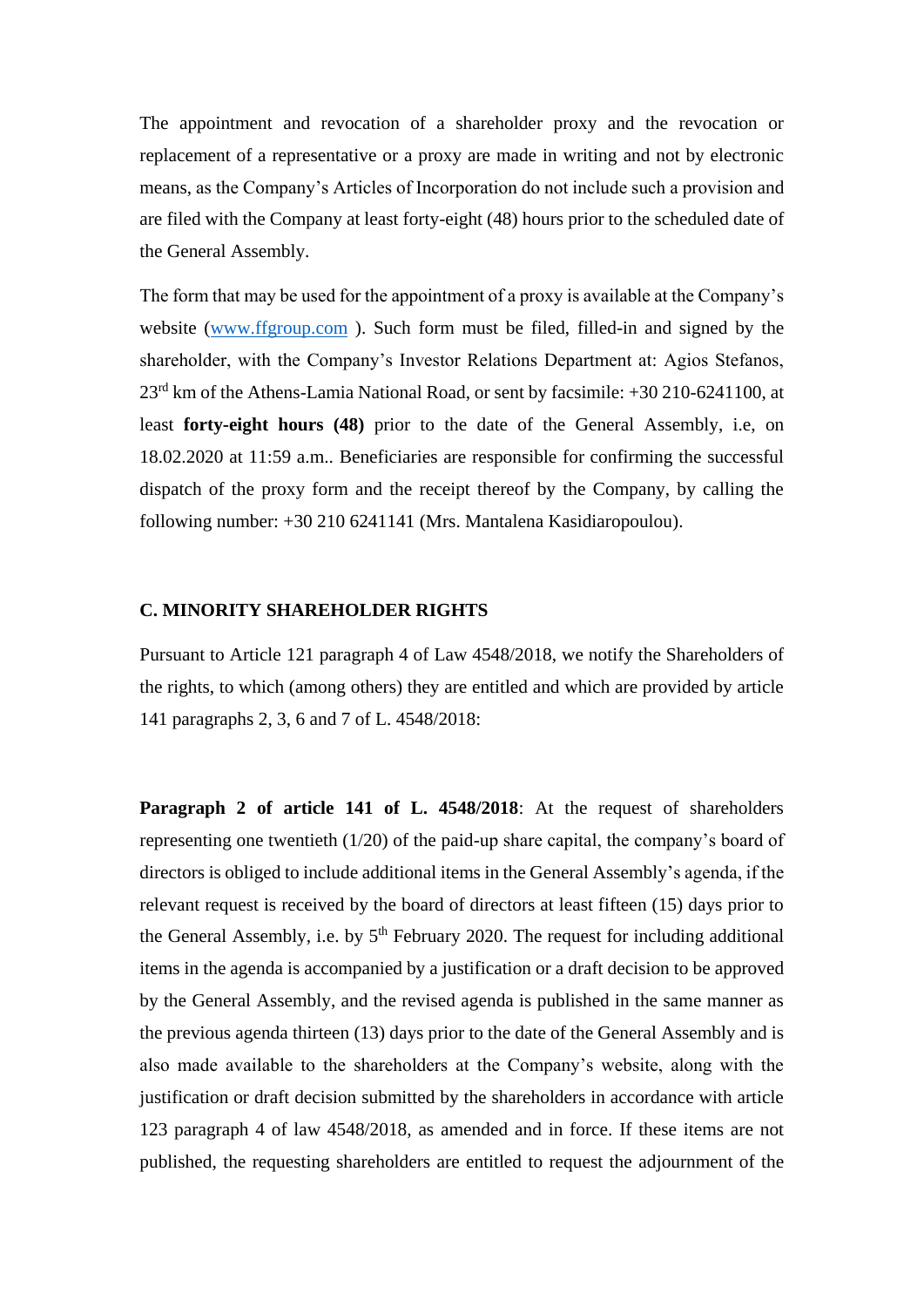General Assembly, pursuant to article 141 para. 5 of law 4548/2018, as amended and in force, and to proceed with the publication themselves, as provided in the second sentence of this paragraph, at the expense of the Company.

**Paragraph 3 of article 141 of L. 4548/2018:** Shareholders representing one twentieth (1/20) of the paid-up share capital, are entitled to submit draft decisions on items included either on the original or any revised agenda of the General Assembly. The relevant request should be received by the Board of Directors at least seven (7) days prior to the date of General Meeting, i.e. by  $13<sup>th</sup>$  February 2020, and the draft decisions become available to the shareholders in accordance with article 123 paragraph 3 of Law 4548/2018, as amended and in force**,** at least six (6) days prior to the date of General Assembly, i.e. by  $14<sup>th</sup>$  February 2020.

**Paragraph 6 of article 141 of L. 4548/2018:** At the request of any shareholder, submitted to the Company at least five (5) full days prior to the General Assembly, i.e. by 14th February 2020, the Board of Directors shall provide the General Assembly with information relating to the Company's corporate affairs, to the extent such information is relevant to the items of the agenda. There is no obligation to provide information, when the relevant information is already available on the Company's website, in particular in the form of questions and answers. Additionally at the request of shareholders representing one twentieth (1/20) of the paid-up share capital, the Board of Directors is obliged to announce to the General Assembly, if it is the ordinary annual one, the amounts that were paid to each member of the Board of Directors or to the managers of the Company during the last two years, as well as any benefit to such persons for whichever cause or any contract of the Company with them. In all the above cases, the Board of Directors may refuse to provide the information for sufficient due reason, to be recorded in the minutes. Such a reason may be, as applicable, the representation of the requesting shareholders in the Board of Directors, in accordance with Articles 79 or 80 of law 4548/2018, as amended and in force. In the cases of the present paragraph, the Board of Directors may answer once to shareholder requests having the same content.

**Paragraph 7 of article 141 of l. 4548/2018:** At the request of shareholders representing one tenth (1/10) of the paid-up share capital, which is submitted to the Company at least five (5) full days prior to the General Assembly, i.e. by 14<sup>th</sup> February 2020, the Board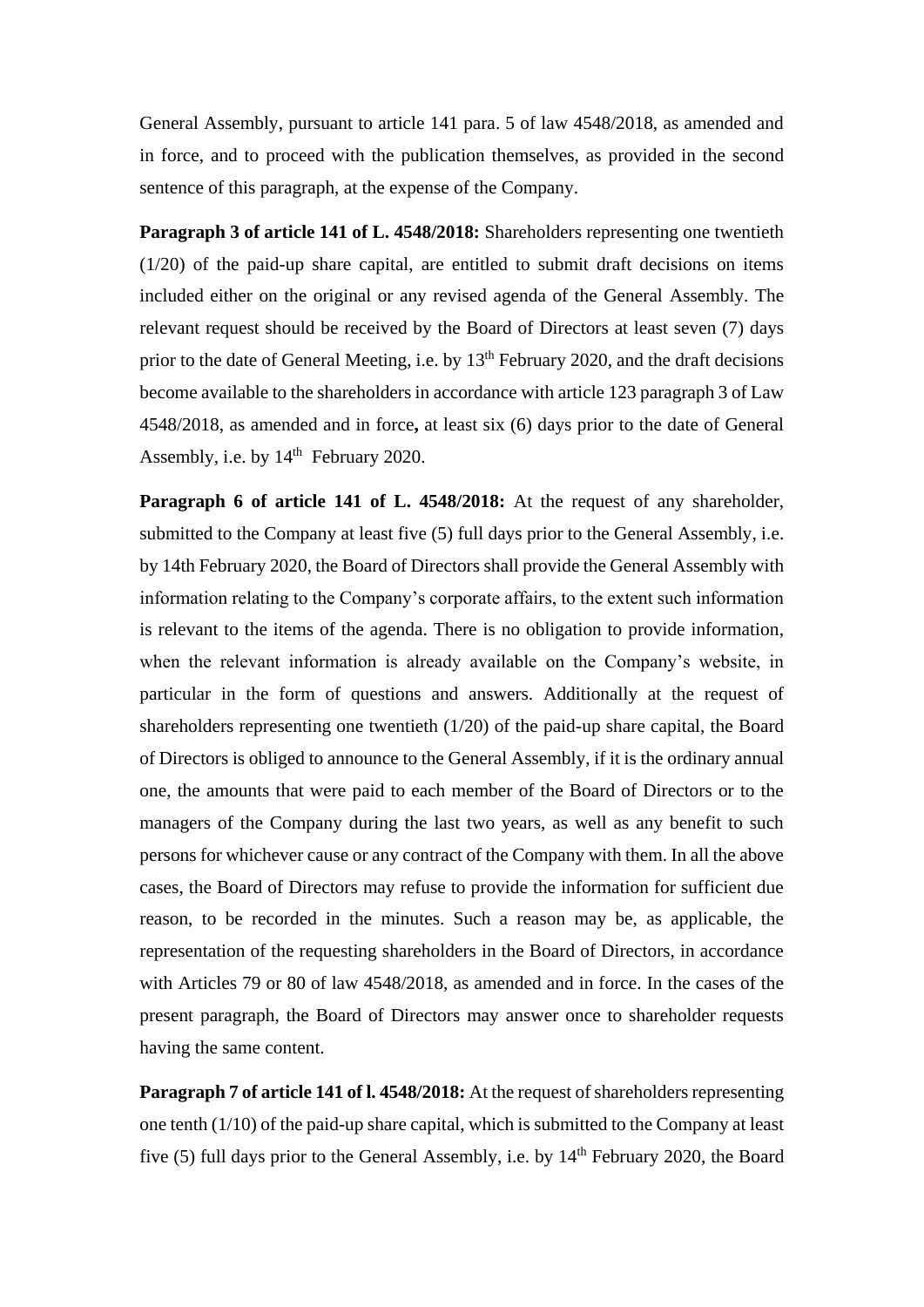of Directors must provide the General Assembly with information relating to the corporate affairs and the financial position of the Company. The Board of Directors may decline to provide the information for sufficient due reason, to be recorded in the Minutes. Such reason may be, as the case may be, the representation of the requesting shareholders in the Board of Directors, in accordance with Articles 79 or 80 of L. 4548/2018, provided that the respective members of the Board of Directors have received the relevant information in a sufficient manner.

Respective dates for the exercising of the minority shareholder rights apply to any Repetitive General Assembly.

In all the cases above, requesting shareholders are obliged to prove their shareholder status and, with the exception of the case of the first sentence of paragraph 6 of article 141 l. 4548/2018, the number of shares they possess during the exercise of the relevant right. The status of shareholder may be evidenced by any lawful means and, in any case, based on the update received by the Company from HCSD, as mentioned in chapter A above.

Detailed information regarding the minority shareholder rights and the terms for exercising them are available at the Company's website [\(www.ffgroup.com\)](http://www.ffgroup.com/).

#### **D. AVAILABLE DOCUMENTS AND INFORMATION**

This invitation, including the revised agenda, the total number of shares and voting rights that these shares incorporate, the documents to be submitted to the General Assembly, the draft decisions or the Board's comments for each item of the proposed agenda, the forms for the appointment of proxy and the information relating to the enforcement of minority rights (pursuant to article 141 paragraphs 2, 3, 6 and 7 of law 4548/2018), are available in electronic form at the company's website [www.ffgroup.com](http://www.ffgroup.com/) and will also be available in hard copy at the office of the Investor